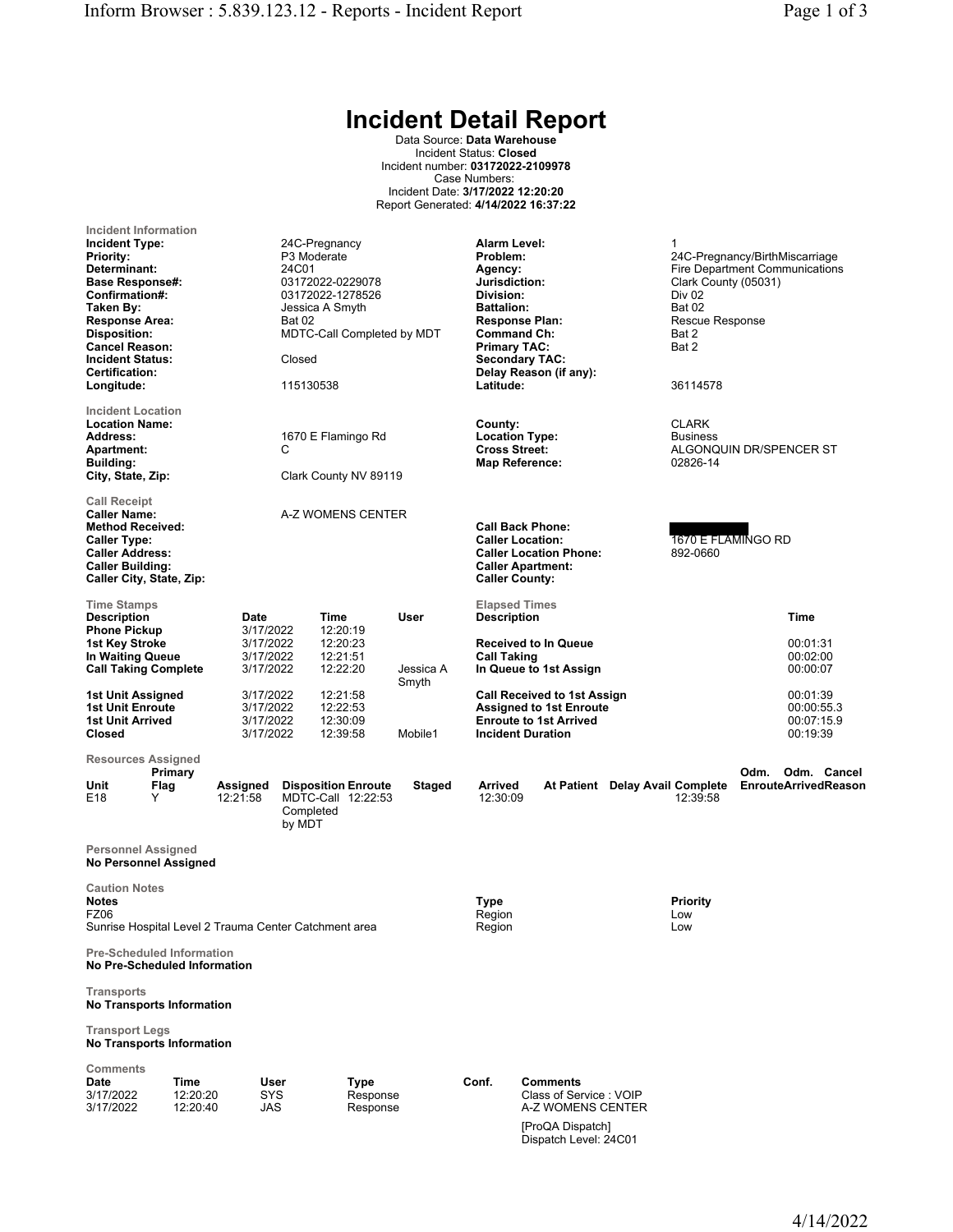| 3/17/2022 | 12:21:51 | <b>JAS</b>                    | Response | Response Text: C<br>34-year-old, Female, Conscious, Breathing.<br>Chief Complaint: 24, CCText: Pregnancy / Childbirth / Miscarriage |
|-----------|----------|-------------------------------|----------|-------------------------------------------------------------------------------------------------------------------------------------|
| 3/17/2022 | 12:21:52 | C <sub>2</sub> C <sub>I</sub> | Response | Unable to find destination using geographic location. Manual<br>transmission may be required.                                       |
| 3/17/2022 | 12:21:52 | C <sub>2</sub> C <sub>I</sub> | Response | This incident 03172022-2109978 has been sent to<br>COMMAMBULANCE\EMS via the CAD2CAD Interface.                                     |
| 3/17/2022 | 12:21:54 | C <sub>2</sub> C <sub>I</sub> | Response | Acknowledgement Received from COMMAMBULANCE\EMS<br>51545                                                                            |
| 3/17/2022 | 12:22:13 | <b>JAS</b>                    | Response | 34YOF CB SERIOUS BLEEDING                                                                                                           |
| 3/17/2022 | 12:22:22 | C <sub>2</sub> C <sub>I</sub> | Response | Unit C102; status: Assigned at 2022-03-17T12:22:14-07:00;<br>Location: 36.11098, -115.11933                                         |
| 3/17/2022 | 12:22:23 | C <sub>2</sub> C <sub>I</sub> | Response | Unit C102; status: EnRoute at 2022-03-17T12:22:18-07:00                                                                             |
| 3/17/2022 | 12:27:35 | C <sub>2</sub> C <sub>I</sub> | Response | Unit C102; status: AtScene at 2022-03-17T12:27:34-07:00                                                                             |
| 3/17/2022 | 12:31:09 | C <sub>2</sub> C <sub>I</sub> | Response | <b>FAO:FD CAN CXL</b>                                                                                                               |
| 3/17/2022 | 12:38:43 | C <sub>2</sub> C <sub>I</sub> | Response | Drop-off Facility changed from [] to [SUNRISE HOSPITAL<br><b>MEDICAL CTRI</b>                                                       |
| 3/17/2022 | 12:38:45 | C <sub>2</sub> CI             | Response | Unit C102; status: Transporting at 2022-03-17T12:38:44-07:00                                                                        |
| 3/17/2022 | 12:45:55 | C <sub>2</sub> C <sub>I</sub> | Response | Unit C102; status: AtDestination at 2022-03-17T12:45:53-07:00                                                                       |
| 3/17/2022 | 13:21:07 | C <sub>2</sub> C <sub>I</sub> | Response | STATUS CHECK PAGE WAS SENT                                                                                                          |
| 3/17/2022 | 13:22:38 | C <sub>2</sub> C <sub>I</sub> | Response | Unit C102; status: Complete at 2022-03-17T13:22:36                                                                                  |
| 3/17/2022 | 13:22:38 | C <sub>2</sub> C <sub>I</sub> | Response | Incident was closed/canceled by COMMAMBULANCE, Cancel<br>Reason: Disposition: Complete                                              |

## Address Changes No Address Changes

## Priority Changes

No Priority Changes

| <b>Alarm Level Changes</b> |                  |                 |                                        |                                          |                                                                               |
|----------------------------|------------------|-----------------|----------------------------------------|------------------------------------------|-------------------------------------------------------------------------------|
| Date<br>3/17/2022          | Time<br>12:21:58 | User<br>AD      | <b>Change to Alarm</b><br>1            |                                          |                                                                               |
| Activity Log               |                  |                 |                                        |                                          |                                                                               |
| Date                       | <b>Time</b>      | Radio           | Activity                               | Location                                 | <b>Log Entry</b>                                                              |
| 3/17/2022                  | 12:21:51         |                 | Incident in Waiting Queue              |                                          |                                                                               |
| 3/17/2022                  | 12:21:51         |                 | <b>Incident Primary TAC</b><br>Channel |                                          | Primary TAC Channel Bat 2 has been added.                                     |
| 3/17/2022                  | 12:21:51         |                 | <b>Incident Command Channel</b>        |                                          | Command Channel Bat 2 has been added.                                         |
| 3/17/2022                  | 12:21:52         |                 | <b>Read Comment</b>                    |                                          | Comment for Incident 031 was Marked as                                        |
|                            |                  |                 |                                        |                                          | Read.                                                                         |
| 3/17/2022                  | 12:21:52         |                 | <b>ANI/ALI Statistics</b>              |                                          | INT Insert: Mar 17 2022 12:20:11 / INT                                        |
|                            |                  |                 |                                        |                                          | SendNP:Mar 17 2022 12:20:11 / WS                                              |
|                            |                  |                 |                                        |                                          | RecvNP:Mar 17 2022 12:20:11 / WS<br>Process: Mar 17 2022 12:21:52             |
| 3/17/2022                  | 12:21:52         |                 | <b>Waiting Pending Incident</b>        |                                          | Waiting Pending Incident Time Warning timer                                   |
|                            |                  |                 | <b>Time Warning</b>                    |                                          | expired                                                                       |
| 3/17/2022                  | 12:21:52         |                 | ProQA                                  | 1670 E Flamingo Rd                       | ProQA determinant sent                                                        |
| 3/17/2022                  | 12:21:52         |                 | Interface                              |                                          | This incident 03172022-2109978 has been                                       |
|                            |                  |                 |                                        |                                          | sent to COMMAMBULANCE\EMS via the<br>CAD2CAD Interface.                       |
| 3/17/2022                  | 12:21:52         |                 | Interface                              |                                          | This incident 03172022-2109978 has been                                       |
|                            |                  |                 |                                        |                                          | sent to COMMAMBULANCE\EMS via the                                             |
|                            |                  |                 |                                        |                                          | CAD2CAD Interface.                                                            |
| 3/17/2022                  | 12:21:54         |                 |                                        |                                          | Incident ACK received from Remote CAD                                         |
| 3/17/2022                  | 12:21:56         |                 | <b>Remove Waiting Pending</b>          |                                          | 51545<br>Removing Waiting Pending Incident Time                               |
|                            |                  |                 | Incident Warning                       |                                          | Warning timer expired                                                         |
| 3/17/2022                  | 12:21:56         |                 |                                        |                                          | Incident ACK received from Remote CAD                                         |
|                            |                  |                 |                                        |                                          | 51545                                                                         |
| 3/17/2022                  | 12:21:57         |                 | Incident in Waiting Queue              |                                          |                                                                               |
|                            |                  |                 | <b>Timer Clear</b>                     |                                          |                                                                               |
| 3/17/2022                  | 12:21:58         |                 | Automatic Dispatch                     |                                          | Automatic Dispatch Successful for<br>DYNAMIC-Rescue Response - Alarm level 1  |
| 3/17/2022                  | 12:21:58         | E18             | 01 - Dispatched                        | 1670 E Flamingo Rd                       | Response Number (03172022-0229078)                                            |
| 3/17/2022                  | 12:22:20         |                 | <b>UserAction</b>                      |                                          | User clicked Exit/Save                                                        |
| 3/17/2022                  | 12:22:53         | E <sub>18</sub> | 02 - Responding                        | 1670 E Flamingo Rd, APT C                | Responding From = SPENCER ST\E                                                |
|                            |                  |                 |                                        |                                          | RUSSELL RD.                                                                   |
| 3/17/2022                  | 12:24:23         | E18             | <b>Route Deviation</b>                 | <b>SPENCER STIE RUSSELL</b><br><b>RD</b> | Unit E18 deviated from original driving<br>directions route                   |
| 3/17/2022                  | 12:30:09         | E18             | 04 - At Scene                          | 1670 E Flamingo Rd, APT C                |                                                                               |
| 3/17/2022                  | 12:39:58         | E18             | 11 - Available                         | 1670 E Flamingo Rd, APT C                | Unit Cleared From Incident 03172022-                                          |
|                            |                  |                 |                                        |                                          | 2109978                                                                       |
| 3/17/2022                  | 12:39:58         | E18             | Disposition                            |                                          | 1670 E Flamingo Rd, APT C MDTC-Call Completed by MDT                          |
| 3/17/2022                  | 12:39:59         | E18             | <b>Response Closed</b>                 |                                          | 1670 E Flamingo Rd, APT C Response Disposition: MDTC-Call<br>Completed by MDT |
|                            |                  |                 |                                        |                                          |                                                                               |
| <b>Edit Log</b>            |                  |                 |                                        |                                          |                                                                               |

Date Time Field 3/17/202212:20:20Address

| Changed<br>From<br>(Blank) | <b>Changed To</b>  | Reason | Table                                              | Workstation | User |
|----------------------------|--------------------|--------|----------------------------------------------------|-------------|------|
|                            | 1670 E FLAMINGO RD |        | New Entry Response Master IncidentCCFLAS01DSP06JAS |             |      |